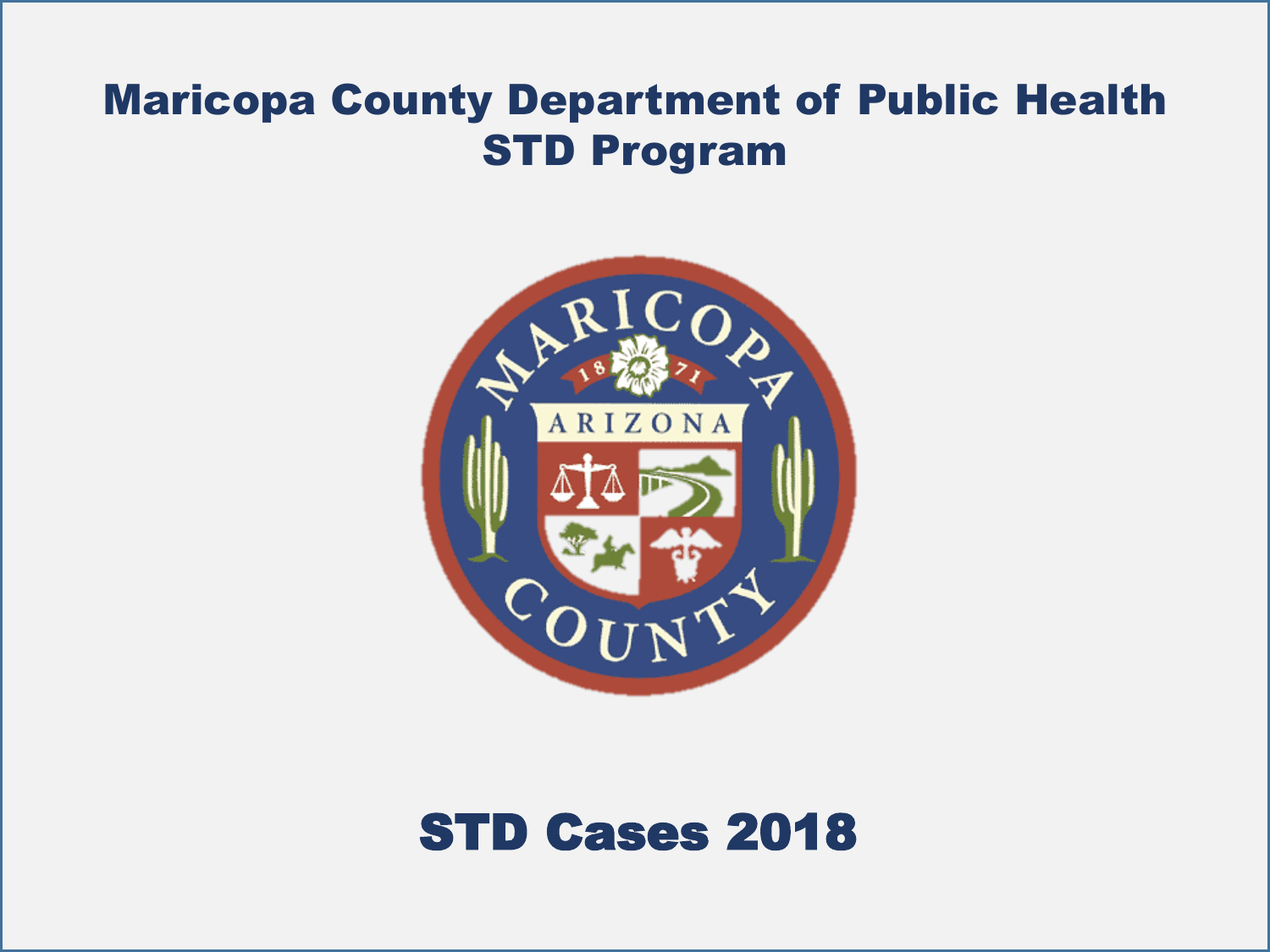## Syphilis Cases By Diagnosis 1999-2018

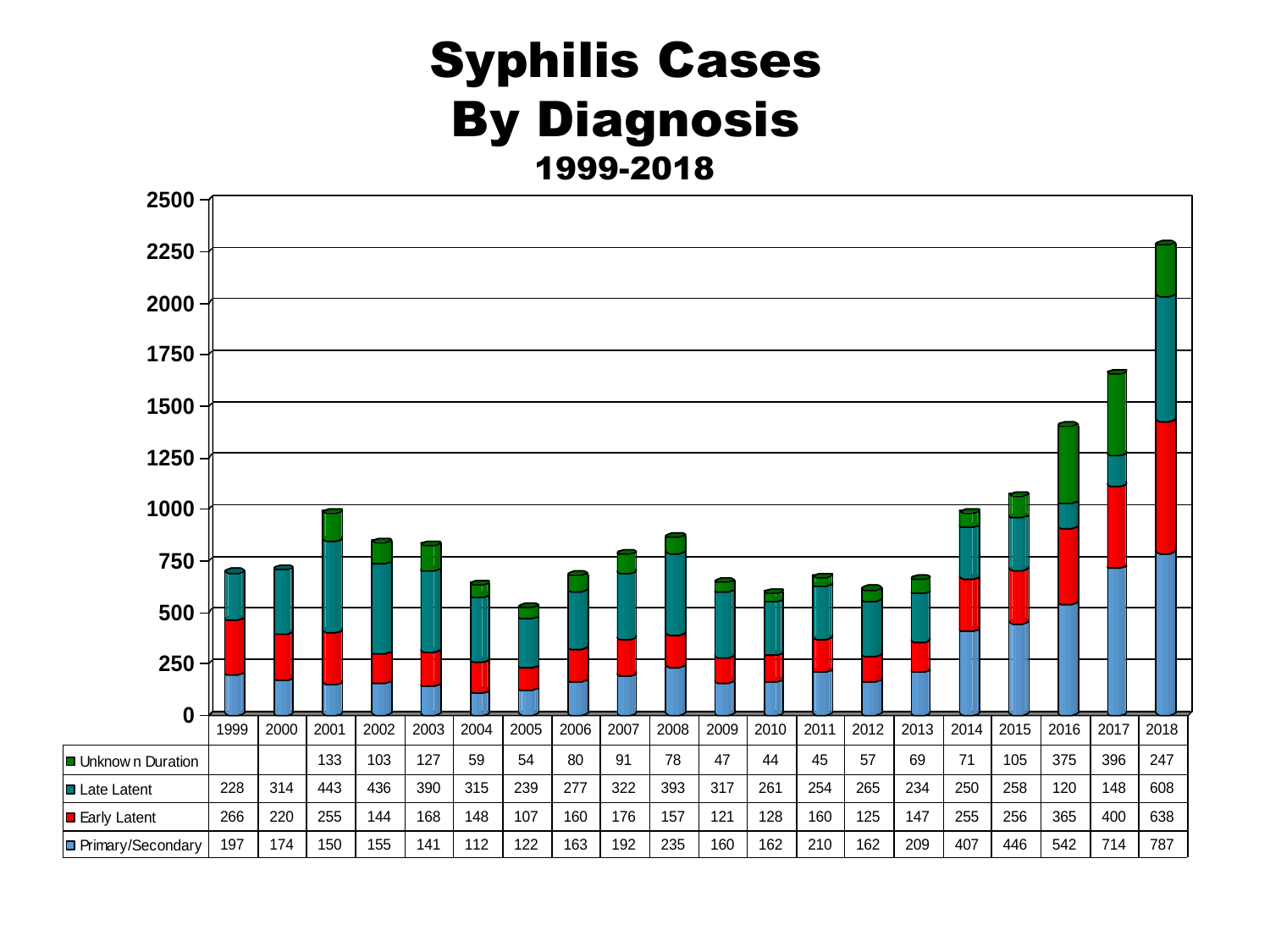## Early Syphilis Cases By Gender 2006-2018

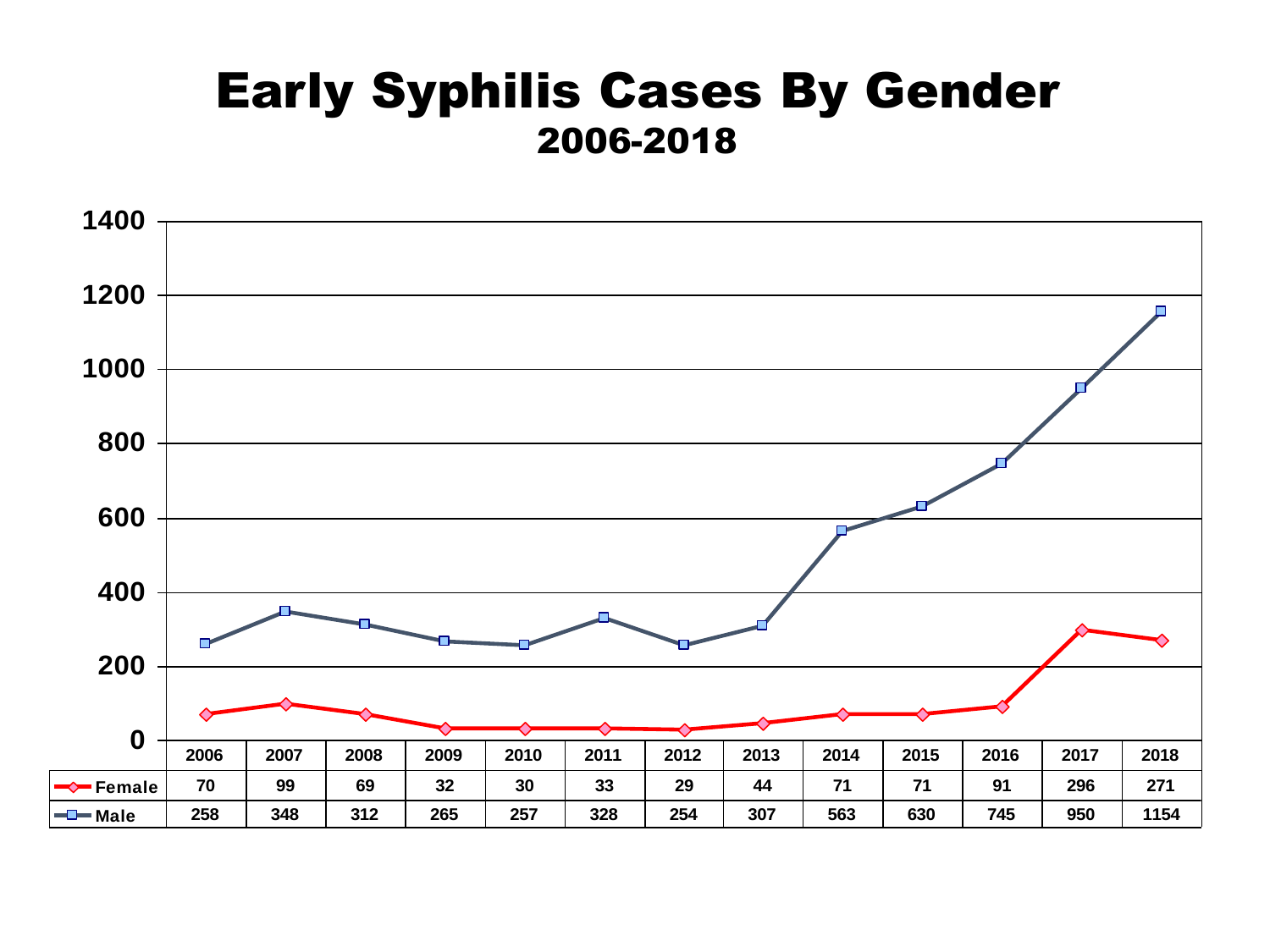## Congenital Syphilis Cases / Fetal Demise 1996-2018

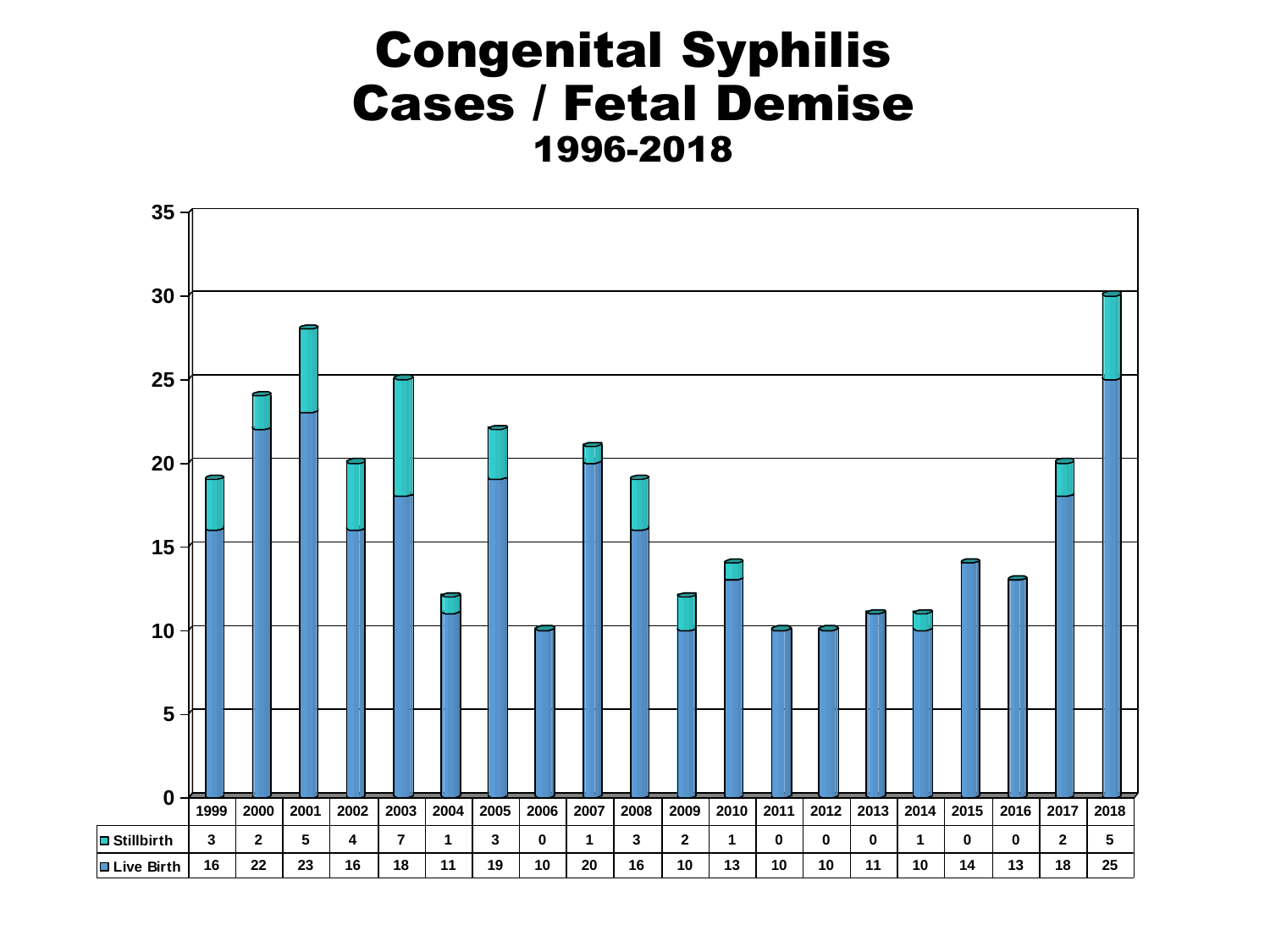## Chlamydia and Gonorrhea Cases 1999-2018

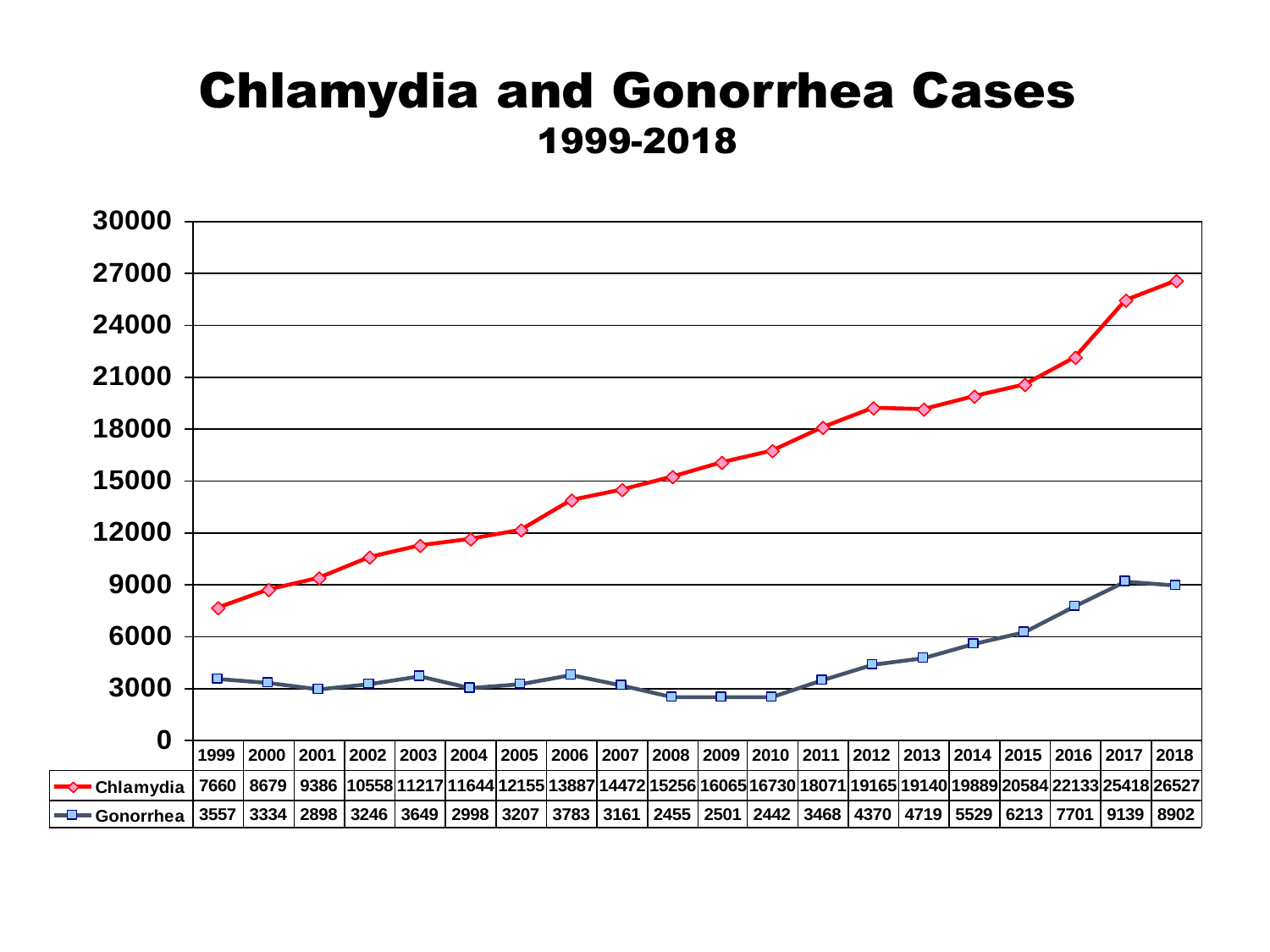# Chlamydia Cases By Age and Gender

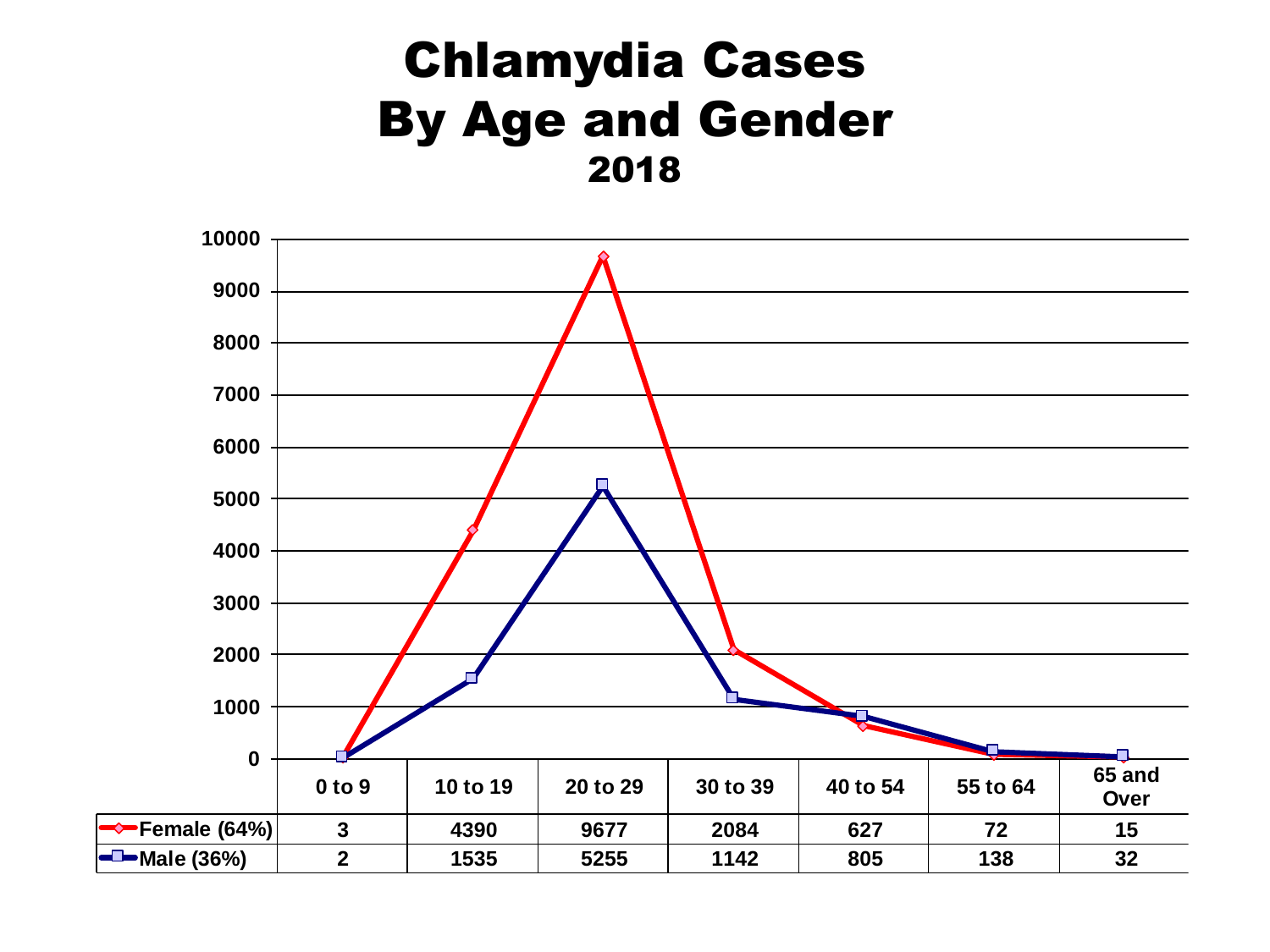# Gonorrhea Cases By Age and Gender

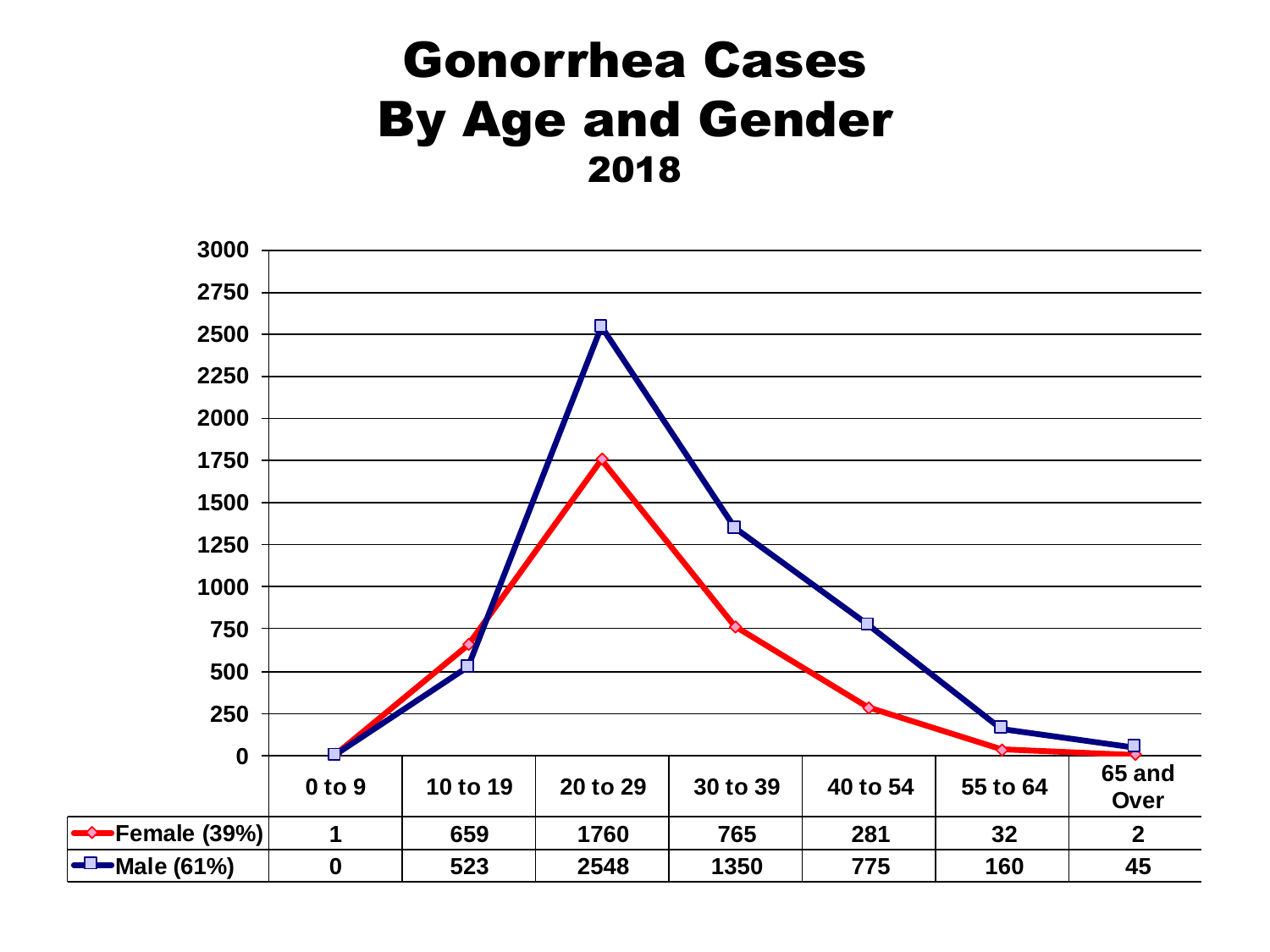#### STD Rates in Maricopa County 2009-2018